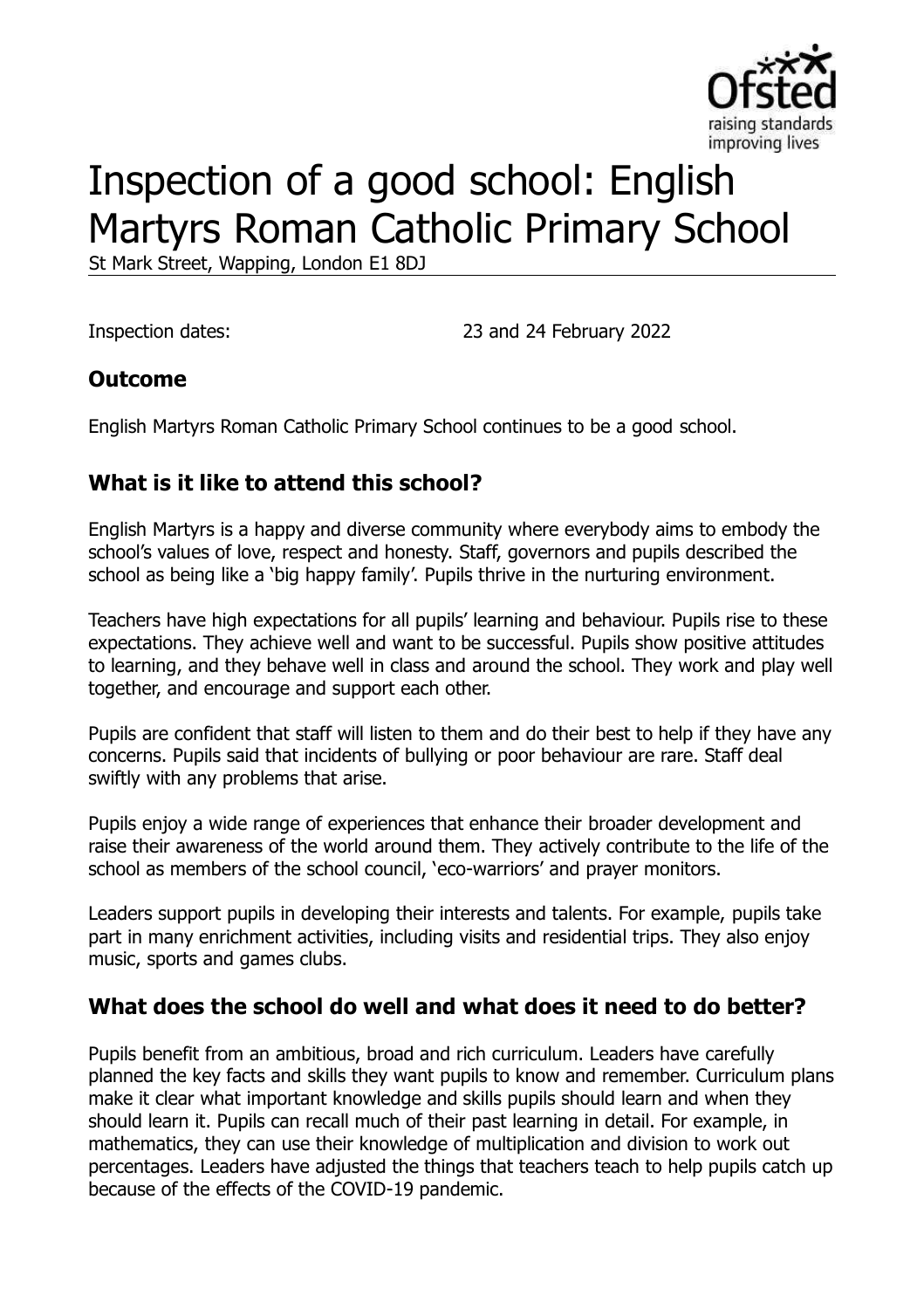

Subject leaders have strong curriculum expertise. They provide a wealth of helpful guidance for teachers. This develops their subject knowledge and helps them deliver subject curriculums effectively. However, on occasion, some teachers are unclear about the most effective approaches to use to help pupils embed new learning.

Leaders make learning to read a priority. When they start school, children begin to learn phonics straight away. Teachers ensure that children can remember and use the sounds that they learn. They provide pupils who speak English as an additional language with close attention and support. Staff give children extra help if they need it. As a result, children catch up quickly. Staff encourage pupils, including those in the early years, to love books and share books daily. Pupils gain the knowledge and skills to read independently by the end of Year 2.

Subjects are typically well planned and taught. For instance, in mathematics, teachers have good subject knowledge. Pupils said that mathematics makes them think and they have to work hard. Lessons begin with a chance to recap what pupils already know and can do. Pupils enjoy the mathematical challenges that they are given and use resources effectively. From Reception onwards, pupils quickly secure their knowledge of number. They explain what they are doing, using subject-specific vocabulary accurately.

In mathematics and English, teachers make regular and precise checks to see how well pupils are learning. They use this information to address misconceptions quickly and support pupils where needed. In a few other subjects, such as history, checks are not as helpful. This means that some teachers do not always know which important knowledge pupils are remembering.

The early years curriculum provides children with a strong start. They learn happily together in their well-planned environment. Staff in Nursery and Reception Years work closely together. They have a good understanding of the needs of each child. That means that children are well prepared for their learning when they move into the Reception class. Children are polite and kind to each other. They are confident learners.

Teachers identify and meet the needs of pupils with special educational needs and/or disabilities (SEND) effectively. In lessons, learning is broken down into small manageable steps so that pupils experience success. Leaders keep a close eye on how well these pupils are learning the curriculum. Pupils with SEND thrive in this nurturing and supportive environment.

Teachers said that leaders are supportive and mindful of the workload of staff. They said that leaders listen to them and are approachable. They find the assessment systems in school manageable.

The local governing body understands the school well. It receives the information that it needs to enable it to check successfully that school leaders are providing effective education for pupils. Governors provide a good balance of support and challenge to leaders.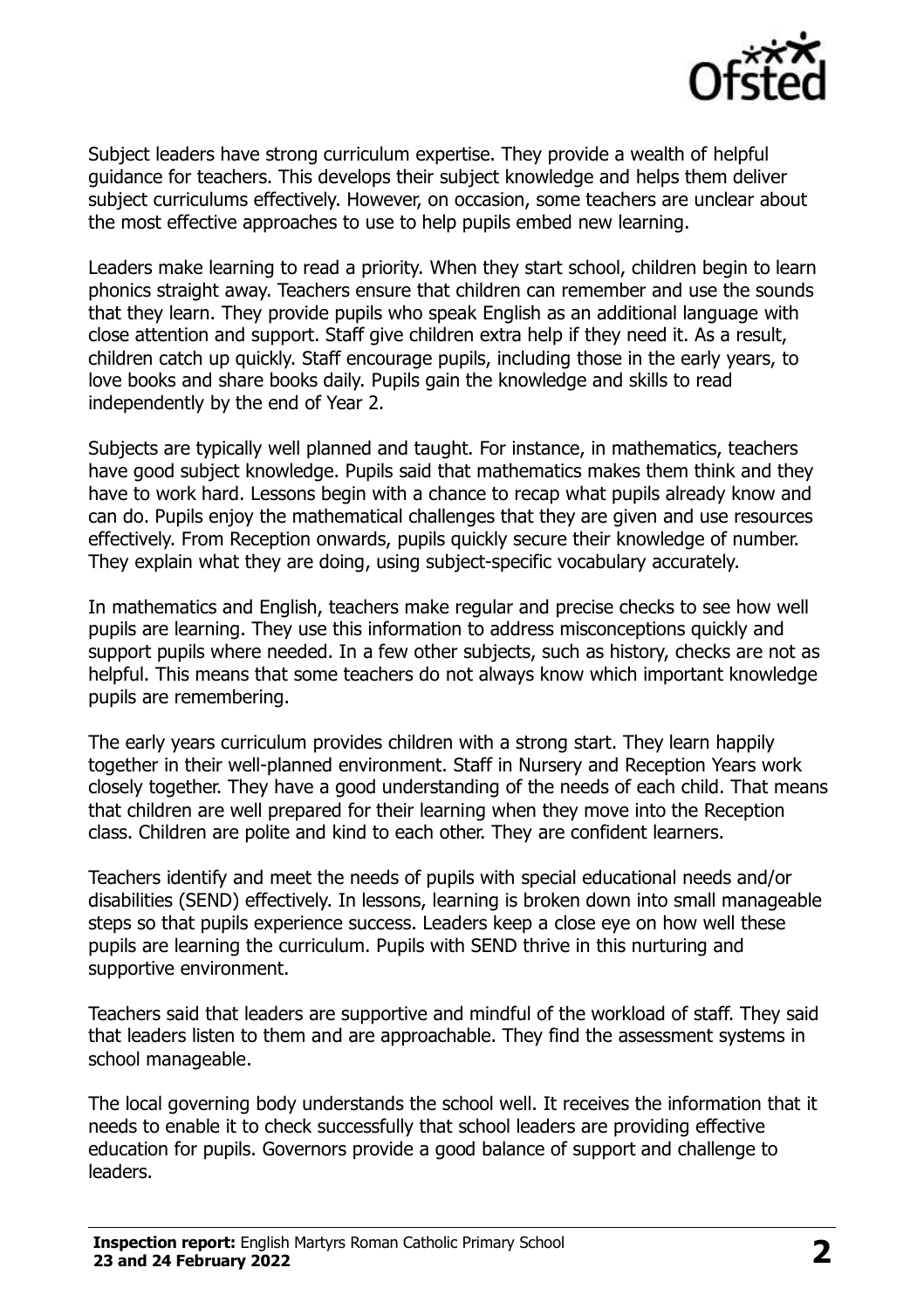

# **Safeguarding**

The arrangements for safeguarding are effective.

Leaders and governors ensure that all staff have regular and detailed safeguarding training. This means that staff are alert to the possible signs of abuse and neglect. They are quick to act on any concerns. Leaders ensure that pupils are given the right support in a timely manner and they keep meticulous records. Links with other agencies are strong. Staff recognise the importance of promoting pupils' health, well-being and emotional development.

Pupils said that they feel safe at school. They have many opportunities to learn how to keep themselves safe, including road safety, fire safety and how to stay safe online.

### **What does the school need to do to improve?**

#### **(Information for the school and appropriate authority)**

■ In a few cases, teachers' subject knowledge is not consistently strong across all subjects. For example, while teachers have worked hard to implement the history curriculum, some staff need more guidance on how to deliver elements of subject planning and check that pupils build on what they already know. Leaders should continue to support staff to strengthen their subject expertise.

# **Background**

When we have judged a school to be good, we will then normally go into the school about once every four years to confirm that the school remains good. This is called a section 8 inspection of a good or outstanding school, because it is carried out under section 8 of the Education Act 2005. We do not give graded judgements on a section 8 inspection. However, if we find evidence that a school would now receive a higher or lower grade, then the next inspection will be a section 5 inspection. Usually this is within one to two years of the date of the section 8 inspection. If we have serious concerns about safeguarding, behaviour or the quality of education, we will deem the section 8 inspection as a section 5 inspection immediately.

This is the second section 8 inspection since we judged the school to be good in May 2013.

#### **How can I feed back my views?**

You can use [Ofsted Parent View](https://parentview.ofsted.gov.uk/) to give Ofsted your opinion on your child's school, or to find out what other parents and carers think. We use information from Ofsted Parent View when deciding which schools to inspect, when to inspect them and as part of their inspection.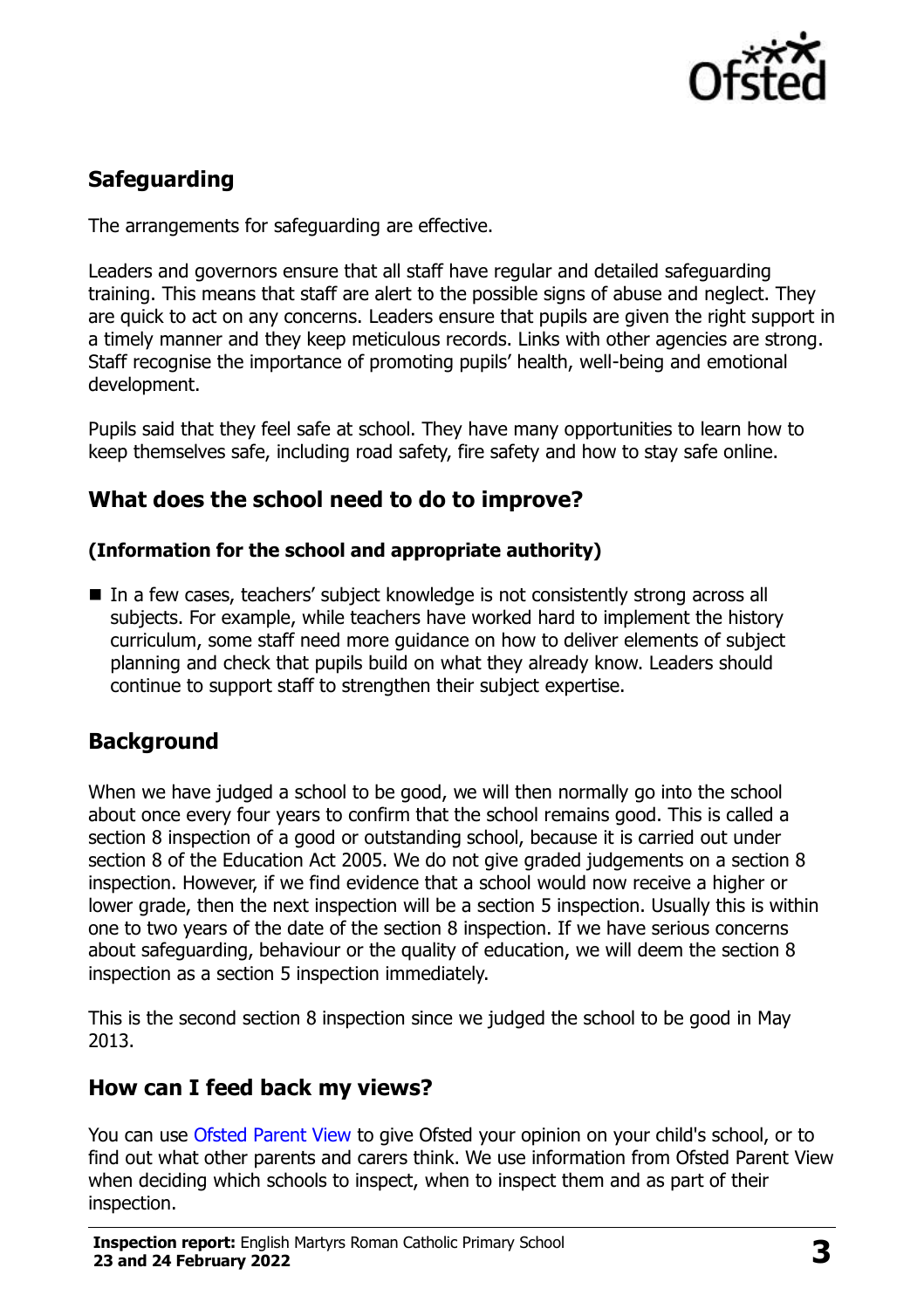

The Department for Education has further quidance on how to complain about a school.

If you are the school and you are not happy with the inspection or the report, you can [complain to Ofsted.](https://www.gov.uk/complain-ofsted-report)

## **Further information**

You can search for [published performance information](http://www.compare-school-performance.service.gov.uk/) about the school.

In the report, ['disadvantaged pupils'](http://www.gov.uk/guidance/pupil-premium-information-for-schools-and-alternative-provision-settings) refers to those pupils who attract government pupil premium funding: pupils claiming free school meals at any point in the last six years and pupils in care or who left care through adoption or another formal route.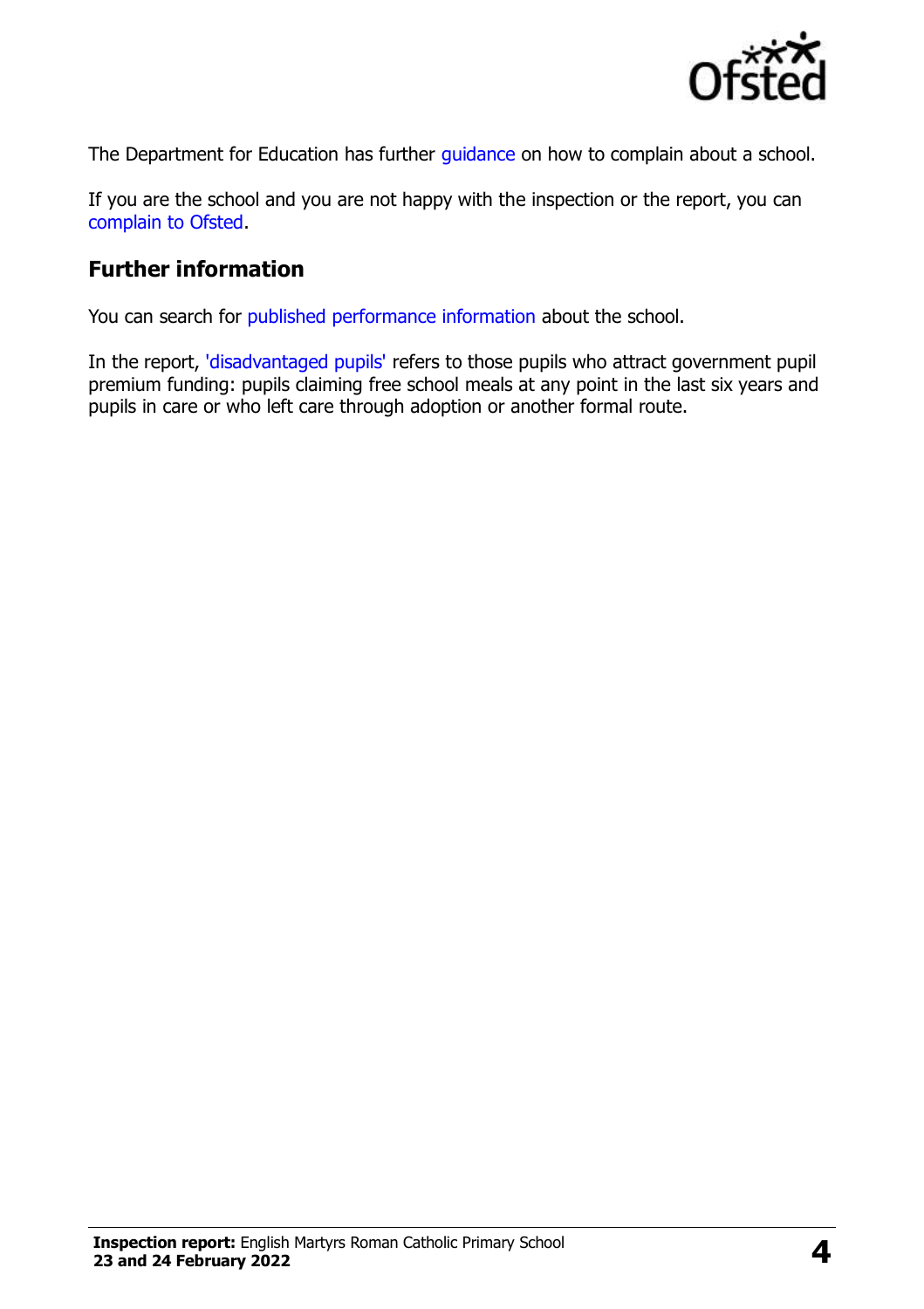

#### **School details**

| Unique reference number             | 100962                                                               |
|-------------------------------------|----------------------------------------------------------------------|
| <b>Local authority</b>              | <b>Tower Hamlets</b>                                                 |
| <b>Inspection number</b>            | 10211301                                                             |
| <b>Type of school</b>               | Primary                                                              |
| <b>School category</b>              | Voluntary aided                                                      |
| Age range of pupils                 | 3 to 11                                                              |
| <b>Gender of pupils</b>             | Mixed                                                                |
| Number of pupils on the school roll | 206                                                                  |
| <b>Appropriate authority</b>        | The governing body                                                   |
| <b>Chair of governing body</b>      | Mr Peter Edwards                                                     |
| <b>Headteacher</b>                  | Miss Bronagh Nugent                                                  |
| Website                             | www.englishmartyrs.towerhamlets.sch.uk                               |
| Date of previous inspection         | 31 January 2017, under section 8 of the<br><b>Education Act 2005</b> |

# **Information about this school**

- English Martyrs Roman Catholic Primary School is a voluntary-aided school in the Diocese of Westminster. Its last section 48 inspection took place in February 2016.
- The school is a smaller than average-sized primary school with a 26-place Nursery class.
- The school does not use any alternative provision.
- The school runs a breakfast club and an after-school club.

# **Information about this inspection**

- This was the first routine inspection the school received since the COVID-19 pandemic began. The inspector discussed the impact of the pandemic with school leaders and has taken that into account in his evaluation.
- During the inspection, the inspector met with the headteacher, deputy headteacher, other leaders and staff at the school. He met with three members of the governing body and spoke with a representative of the local authority.
- The inspector carried out deep dives in these subjects: reading, history and mathematics. In these subjects, he spoke to leaders, visited lessons, spoke to teachers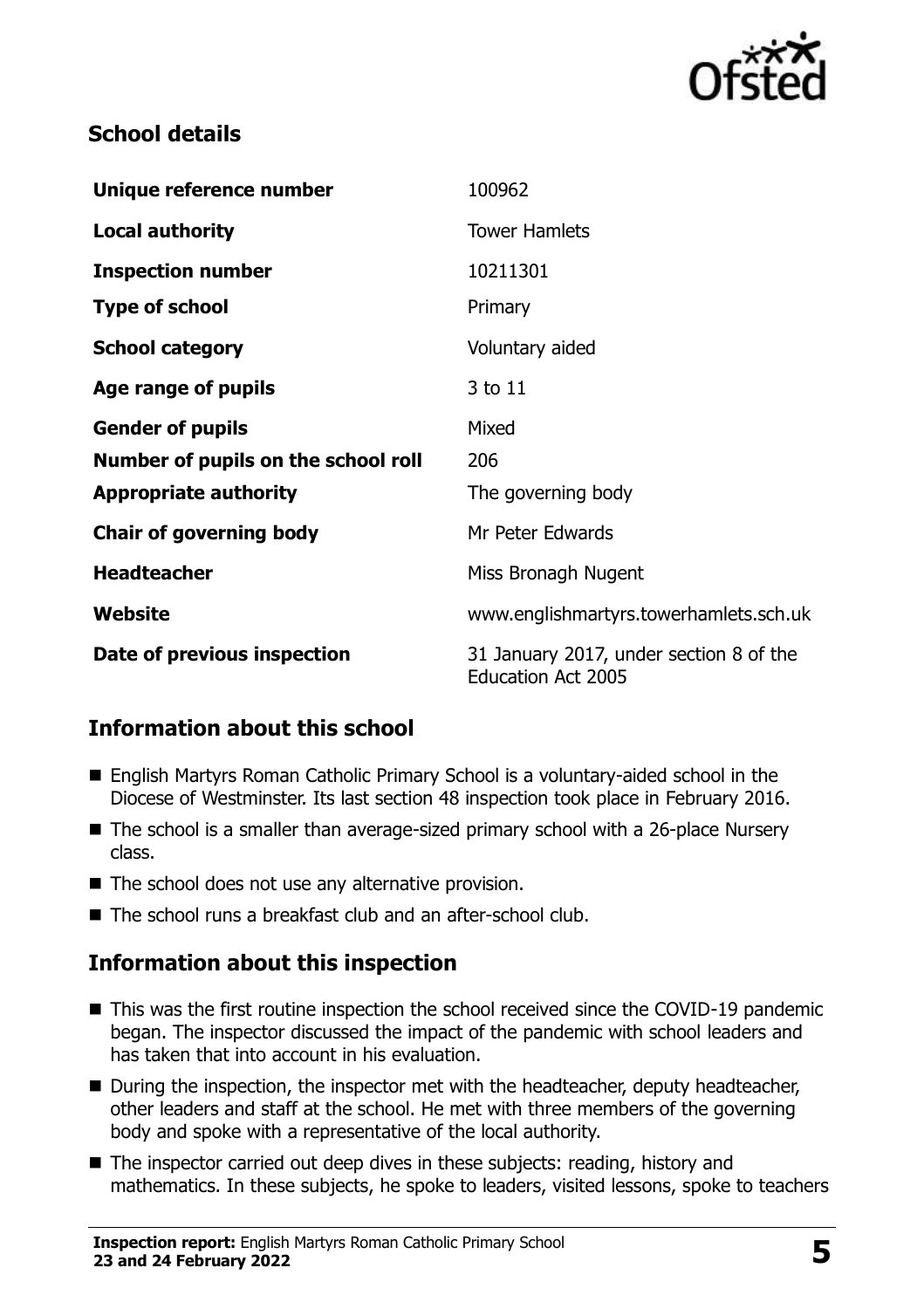

and pupils and looked at samples of pupils' work. He looked at other subjects as part of this inspection, including art and geography.

- The inspector met with groups of pupils to talk about their work, behaviour and their experiences of school.
- The inspector considered a number of policy documents. He considered 38 responses to Ofsted's Parent View. In addition, 22 responses to Ofsted's questionnaire for staff were considered. He also considered 70 responses to the pupil survey.
- To evaluate the effectiveness of safeguarding, the inspector viewed the school's website and policies, met with the designated safeguarding leader (headteacher), spoke with pupils, staff and governors, and checked relevant documentation and safeguarding records.
- The inspector observed pupils' behaviour in lessons and at lunchtime.

#### **Inspection team**

Chris Birtles, lead inspector Ofsted Inspector